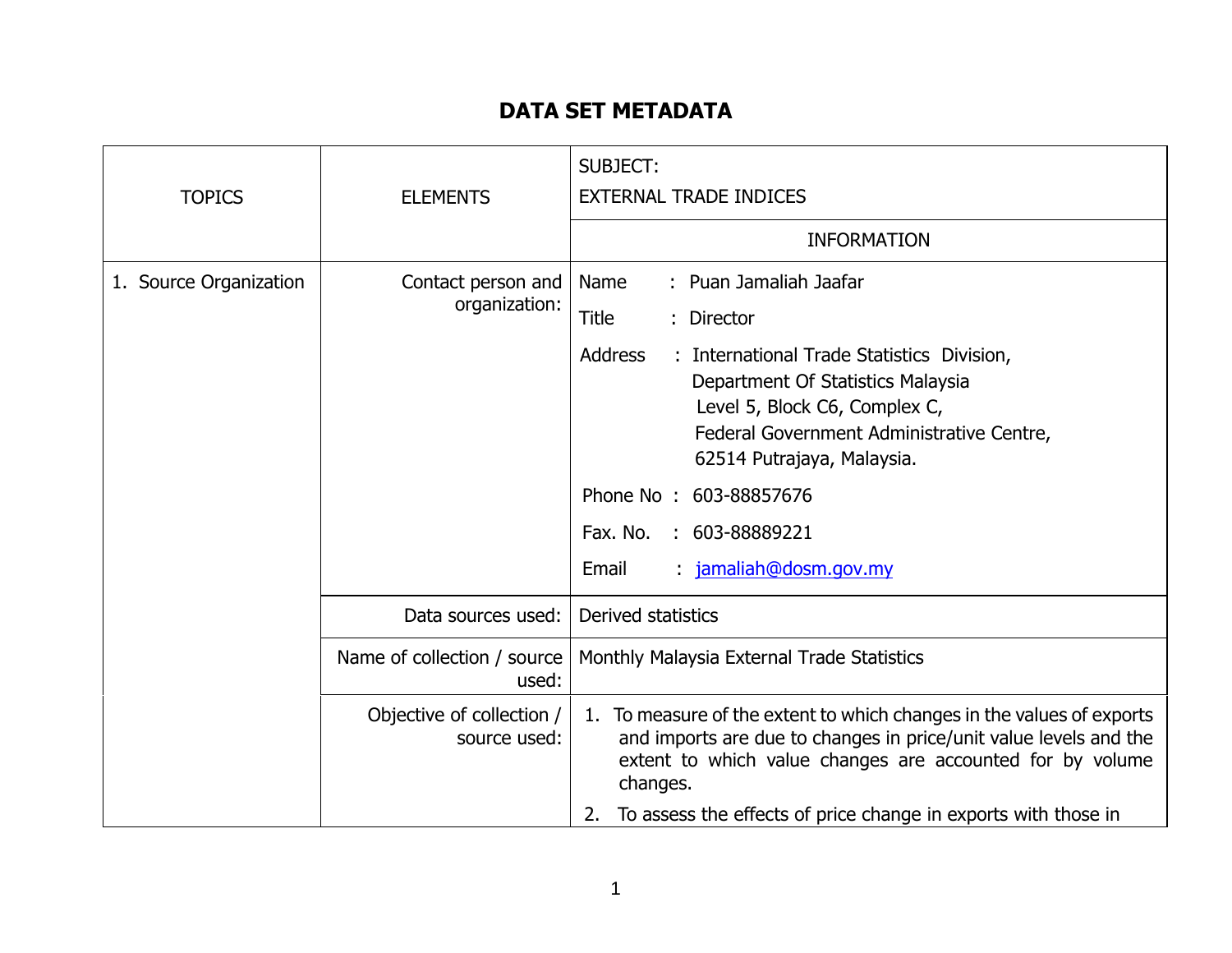|                                          |                                                          | imports (which is referred to terms of trade) for commodities.                                                                                                                      |
|------------------------------------------|----------------------------------------------------------|-------------------------------------------------------------------------------------------------------------------------------------------------------------------------------------|
|                                          |                                                          | To ascertain likely future changes in prices, output and so on.<br>3.<br>These comparisons and projections facilitate decision making at<br>company, industry and government level. |
|                                          |                                                          | To measure the changes in the real value of Malaysian imports or<br>4.<br>exports over time using the deflation method.                                                             |
|                                          | Type of respondent:                                      | n.a.                                                                                                                                                                                |
|                                          | Direct source:                                           | Department of Statistics, Malaysia                                                                                                                                                  |
|                                          | Source periodicity:                                      | Monthly                                                                                                                                                                             |
|                                          | Source metadata:                                         | <b>Central Repository</b>                                                                                                                                                           |
|                                          | Date last input received<br>from source:                 | 2 months after reference month                                                                                                                                                      |
| 2. Data Characteristic<br>and Collection | Forms or questionnaires<br>used:                         | n.a.                                                                                                                                                                                |
|                                          | Rules for data<br>collection/entry:                      | n.a.                                                                                                                                                                                |
|                                          | Method of data capture:                                  | n.a                                                                                                                                                                                 |
|                                          | List of data elements, the                               | Data elements involved are:                                                                                                                                                         |
|                                          | range of their possible<br>values, and their definitions | Commodity Code Standard International Trade Classification<br>i)<br>(S.I.T.C)                                                                                                       |
|                                          |                                                          | Month<br>ii)                                                                                                                                                                        |
|                                          |                                                          | Unit Value Index<br>iii)                                                                                                                                                            |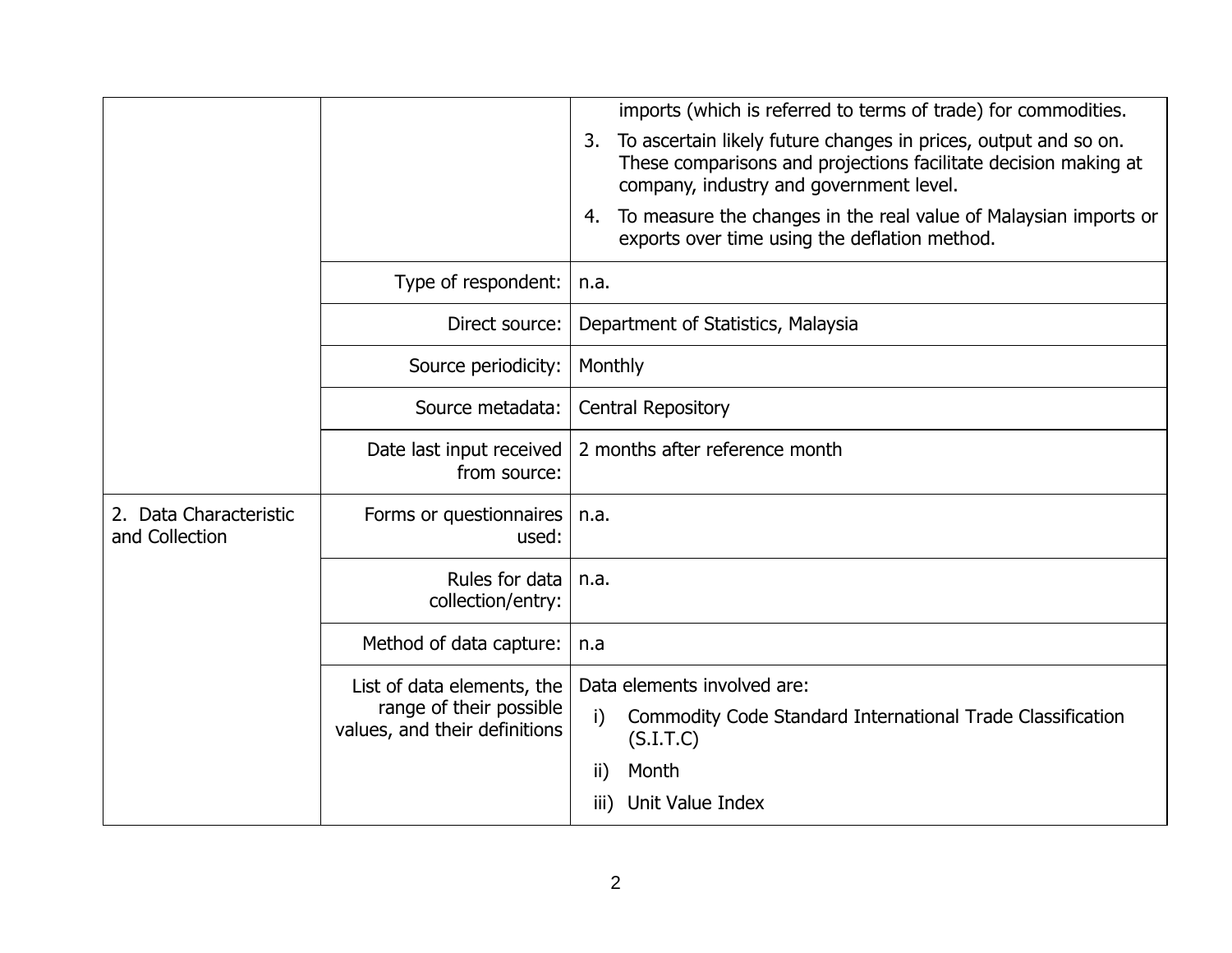|                  |                                               | iv) Volume Index<br>Terms of Trade<br>V)        |
|------------------|-----------------------------------------------|-------------------------------------------------|
|                  | Eligibility criteria:                         | n.a.                                            |
|                  | Universe definitions:                         | Refer to the definitions in the manual attached |
|                  | Periodicity:                                  | Monthly                                         |
|                  | Reference period:                             | Calendar Year                                   |
|                  | Base period:                                  | $2010 = 100$                                    |
|                  | Date last updated:                            | 12 weeks after the reference month              |
|                  | Link to release calendar:                     | n.a.                                            |
|                  | Other data characteristics<br>and collection: | n.a.                                            |
| 3. Survey Design | Methods used/Method of<br>Collection:         | n.a.                                            |
|                  | Sampling frame:                               | n.a.                                            |
|                  | Determination of sample<br>size:              | n.a.                                            |
|                  | Sampling unit:                                | n.a.                                            |
|                  | Method of estimating<br>sampling variances:   | n.a.                                            |
|                  | Disposition of sample cases:                  | n.a.                                            |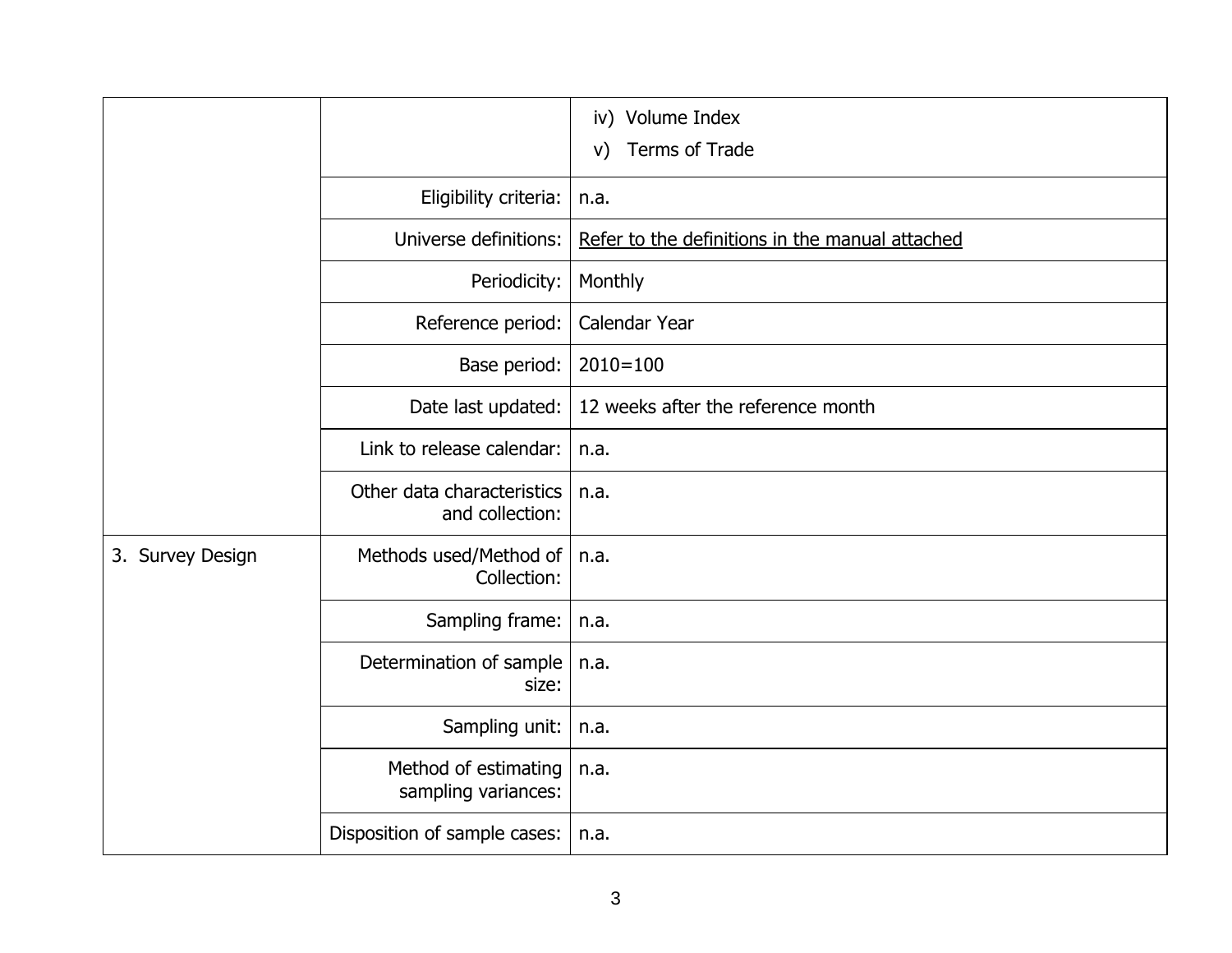|                                                     | Sampling design:                                      | n.a.                                                                                                                                                          |
|-----------------------------------------------------|-------------------------------------------------------|---------------------------------------------------------------------------------------------------------------------------------------------------------------|
| 4. Statistical Population<br>and Scope of the Data  | Statistical population:                               | Selected<br>International<br>Classification<br>Standard<br>Trade<br>(S.I.T.C)<br>commodity items for import and export of Malaysia                            |
|                                                     | Geographical coverage:                                | Malaysia                                                                                                                                                      |
|                                                     | Definition of geographic<br>components and hierarchy: | n.a.                                                                                                                                                          |
|                                                     | History of changes in<br>geographic boundaries:       | n.a.                                                                                                                                                          |
|                                                     | Maps:                                                 | n.a.                                                                                                                                                          |
|                                                     | Sector coverage:                                      | All economic sectors except services industry                                                                                                                 |
|                                                     | Institutional coverage:                               | n.a.                                                                                                                                                          |
|                                                     | Item coverage                                         | 786 export items representing about 84.4% of total value exports and<br>1,583 import items representing about 83.0% of total value imports,<br>for year 2015. |
|                                                     | Population coverage:                                  | n.a.                                                                                                                                                          |
|                                                     | Product coverage:                                     | Selected significant commodity in Standard International Trade<br>Classification Revision (S.I.T.C) for exports and imports in year 2015                      |
|                                                     | Other coverage:                                       | n.a.                                                                                                                                                          |
| 5. Statistical Concepts<br>and Classifications Used | Key statistical concepts<br>used:                     | n.a.                                                                                                                                                          |
|                                                     | Classifications used:                                 | Standard International Trade Classification Revision 4 (S.I.T.C Rev. 4)                                                                                       |